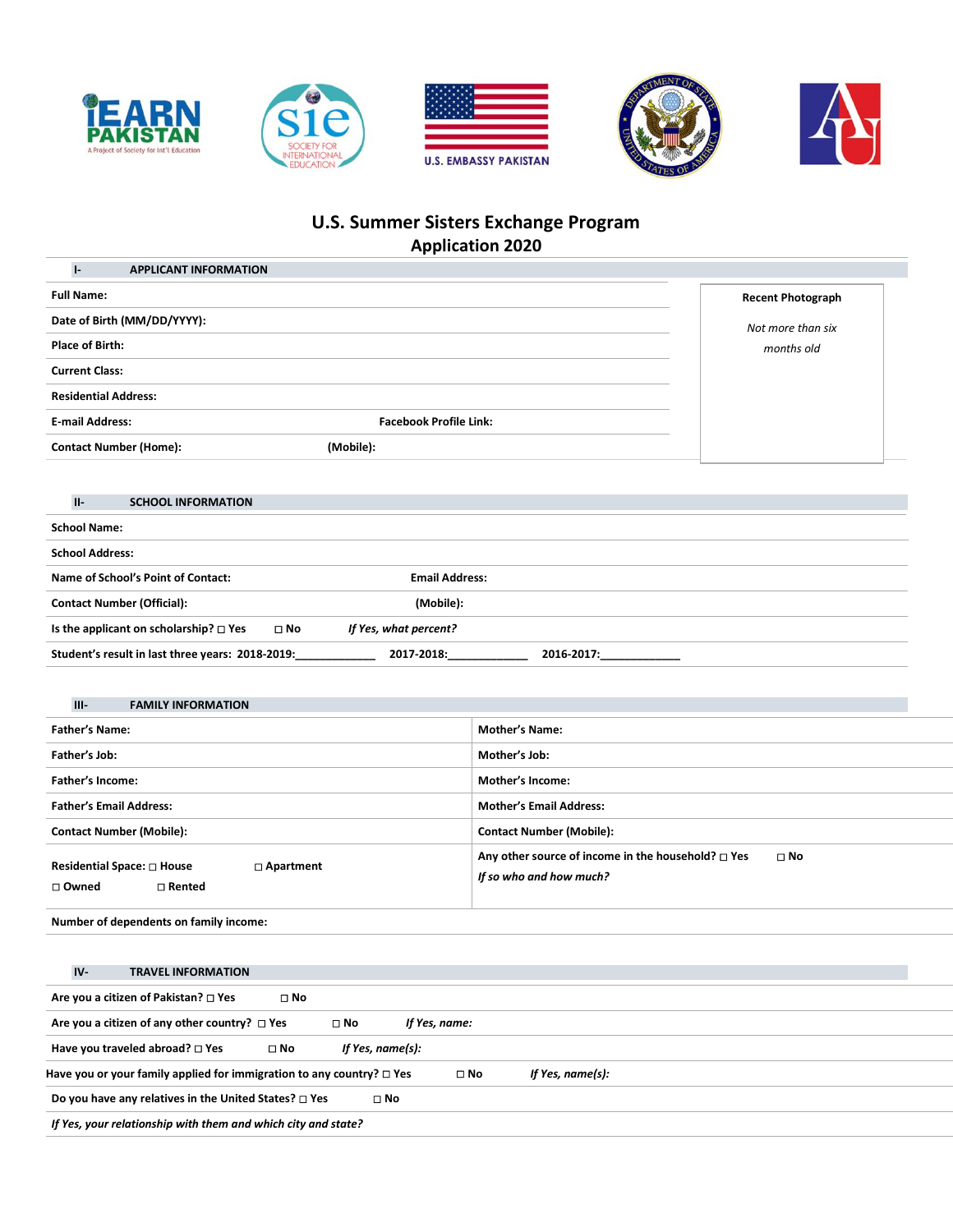# **V- ACADEMIC INTEREST**

**Please rank your top three choices (1 being the top choice, please):**

| Ranking | <b>Fields</b>                                                                                     |
|---------|---------------------------------------------------------------------------------------------------|
|         | Business (business essentials, finance, marketing, etc.) and Economics                            |
|         | Entrepreneurship (for those with business ideas or aspiration to start a company)                 |
|         | International Affairs (cross-cultural communication, international peace and conflict resolution) |
|         | Leadership (program to empower community leaders and activists)                                   |
|         | STEM (Science, Technology, Engineering and Mathematics) – Please circle your preferences.         |
|         | <b>Pre-Medical</b>                                                                                |

# **VI- MEDICAL INFORMATION**

| Allergies: $\Box$ Yes                     | $\square$ No | If Yes, explain: |                  |
|-------------------------------------------|--------------|------------------|------------------|
| Dental Problems: □ Yes                    | $\square$ No | If Yes, explain: |                  |
| Physical Disability: □ Yes                | $\square$ No | If Yes, explain: |                  |
| Orthopedic problems (broken bones): □ Yes |              | $\square$ No     | If Yes, explain: |
| History of heart disease: $\square$ Yes   | $\square$ No | If Yes, explain: |                  |
| Hospitalization history: $\square$ Yes    | $\square$ No | If Yes, explain: |                  |
| History of T.B: $\Box$ Yes                | $\square$ No | If Yes, explain: |                  |
| History of seizures: $\square$ Yes        | $\square$ No | If Yes, explain: |                  |

**\_\_\_\_\_\_\_\_\_\_\_\_\_\_\_\_\_\_\_\_\_\_\_\_\_\_\_\_\_\_\_\_\_\_\_\_\_\_\_\_\_\_\_\_\_\_\_\_\_\_\_\_\_\_\_\_\_\_\_\_\_\_\_\_\_\_\_\_\_\_\_\_\_\_\_\_\_\_\_\_\_\_\_\_\_\_\_\_\_\_\_\_\_\_\_\_\_\_\_\_\_\_\_\_\_\_\_\_\_\_\_\_\_\_\_\_\_\_\_\_\_\_\_\_\_\_\_\_\_\_\_\_\_\_\_\_\_ \_\_\_\_\_\_\_\_\_\_\_\_\_\_\_\_\_\_\_\_\_\_\_\_\_\_\_\_\_\_\_\_\_\_\_\_\_\_\_\_\_\_\_\_\_\_\_\_\_\_\_\_\_\_\_\_\_\_\_\_\_\_\_\_\_\_\_\_\_\_\_\_\_\_\_\_\_\_\_\_\_\_\_\_\_\_\_\_\_\_\_\_\_\_\_\_\_\_\_\_\_\_\_\_\_\_\_\_\_\_\_\_\_\_\_\_\_\_\_\_\_\_\_\_\_\_\_\_\_\_\_\_\_\_\_\_\_ \_\_\_\_\_\_\_\_\_\_\_\_\_\_\_\_\_\_\_\_\_\_\_\_\_\_\_\_\_\_\_\_\_\_\_\_\_\_\_\_\_\_\_\_\_\_\_\_\_\_\_\_\_\_\_\_\_\_\_\_\_\_\_\_\_\_\_\_\_\_\_\_\_\_\_\_\_\_\_\_\_\_\_\_\_\_\_\_\_\_\_\_\_\_\_\_\_\_\_\_\_\_\_\_\_\_\_\_\_\_\_\_\_\_\_\_\_\_\_\_\_\_\_\_\_\_\_\_\_\_\_\_\_\_\_\_\_ \_\_\_\_\_\_\_\_\_\_\_\_\_\_\_\_\_\_\_\_\_\_\_\_\_\_\_\_\_\_\_\_\_\_\_\_\_\_\_\_\_\_\_\_\_\_\_\_\_\_\_\_\_\_\_\_\_\_\_\_\_\_\_\_\_\_\_\_\_\_\_\_\_\_\_\_\_\_\_\_\_\_\_\_\_\_\_\_\_\_\_\_\_\_\_\_\_\_\_\_\_\_\_\_\_\_\_\_\_\_\_\_\_\_\_\_\_\_\_\_\_\_\_\_\_\_\_\_\_\_\_\_\_\_\_\_\_ \_\_\_\_\_\_\_\_\_\_\_\_\_\_\_\_\_\_\_\_\_\_\_\_\_\_\_\_\_\_\_\_\_\_\_\_\_\_\_\_\_\_\_\_\_\_\_\_\_\_\_\_\_\_\_\_\_\_\_\_\_\_\_\_\_\_\_\_\_\_\_\_\_\_\_\_\_\_\_\_\_\_\_\_\_\_\_\_\_\_\_\_\_\_\_\_\_\_\_\_\_\_\_\_\_\_\_\_\_\_\_\_\_\_\_\_\_\_\_\_\_\_\_\_\_\_\_\_\_\_\_\_\_\_\_\_\_ \_\_\_\_\_\_\_\_\_\_\_\_\_\_\_\_\_\_\_\_\_\_\_\_\_\_\_\_\_\_\_\_\_\_\_\_\_\_\_\_\_\_\_\_\_\_\_\_\_\_\_\_\_\_\_\_\_\_\_\_\_\_\_\_\_\_\_\_\_\_\_\_\_\_\_\_\_\_\_\_\_\_\_\_\_\_\_\_\_\_\_\_\_\_\_\_\_\_\_\_\_\_\_\_\_\_\_\_\_\_\_\_\_\_\_\_\_\_\_\_\_\_\_\_\_\_\_\_\_\_\_\_\_\_\_\_\_**

**\_\_\_\_\_\_\_\_\_\_\_\_\_\_\_\_\_\_\_\_\_\_\_\_\_\_\_\_\_\_\_\_\_\_\_\_\_\_\_\_\_\_\_\_\_\_\_\_\_\_\_\_\_\_\_\_\_\_\_\_\_\_\_\_\_\_\_\_\_\_\_\_\_\_\_\_\_\_\_\_\_\_\_\_\_\_\_\_\_\_\_\_\_\_\_\_\_\_\_\_\_\_\_\_\_\_\_\_\_\_\_\_\_\_\_\_\_\_\_\_\_\_\_\_\_\_\_\_\_\_\_\_\_\_\_\_\_ \_\_\_\_\_\_\_\_\_\_\_\_\_\_\_\_\_\_\_\_\_\_\_\_\_\_\_\_\_\_\_\_\_\_\_\_\_\_\_\_\_\_\_\_\_\_\_\_\_\_\_\_\_\_\_\_\_\_\_\_\_\_\_\_\_\_\_\_\_\_\_\_\_\_\_\_\_\_\_\_\_\_\_\_\_\_\_\_\_\_\_\_\_\_\_\_\_\_\_\_\_\_\_\_\_\_\_\_\_\_\_\_\_\_\_\_\_\_\_\_\_\_\_\_\_\_\_\_\_\_\_\_\_\_\_\_\_ \_\_\_\_\_\_\_\_\_\_\_\_\_\_\_\_\_\_\_\_\_\_\_\_\_\_\_\_\_\_\_\_\_\_\_\_\_\_\_\_\_\_\_\_\_\_\_\_\_\_\_\_\_\_\_\_\_\_\_\_\_\_\_\_\_\_\_\_\_\_\_\_\_\_\_\_\_\_\_\_\_\_\_\_\_\_\_\_\_\_\_\_\_\_\_\_\_\_\_\_\_\_\_\_\_\_\_\_\_\_\_\_\_\_\_\_\_\_\_\_\_\_\_\_\_\_\_\_\_\_\_\_\_\_\_\_\_ \_\_\_\_\_\_\_\_\_\_\_\_\_\_\_\_\_\_\_\_\_\_\_\_\_\_\_\_\_\_\_\_\_\_\_\_\_\_\_\_\_\_\_\_\_\_\_\_\_\_\_\_\_\_\_\_\_\_\_\_\_\_\_\_\_\_\_\_\_\_\_\_\_\_\_\_\_\_\_\_\_\_\_\_\_\_\_\_\_\_\_\_\_\_\_\_\_\_\_\_\_\_\_\_\_\_\_\_\_\_\_\_\_\_\_\_\_\_\_\_\_\_\_\_\_\_\_\_\_\_\_\_\_\_\_\_\_**

**Are you currently on any medication? If yes, what? Would you be required to take it any time from June 2020 to August 2020?**

**Any other medical history,** *please explain:*

**\_\_\_\_\_\_\_\_\_\_\_\_\_\_\_\_**